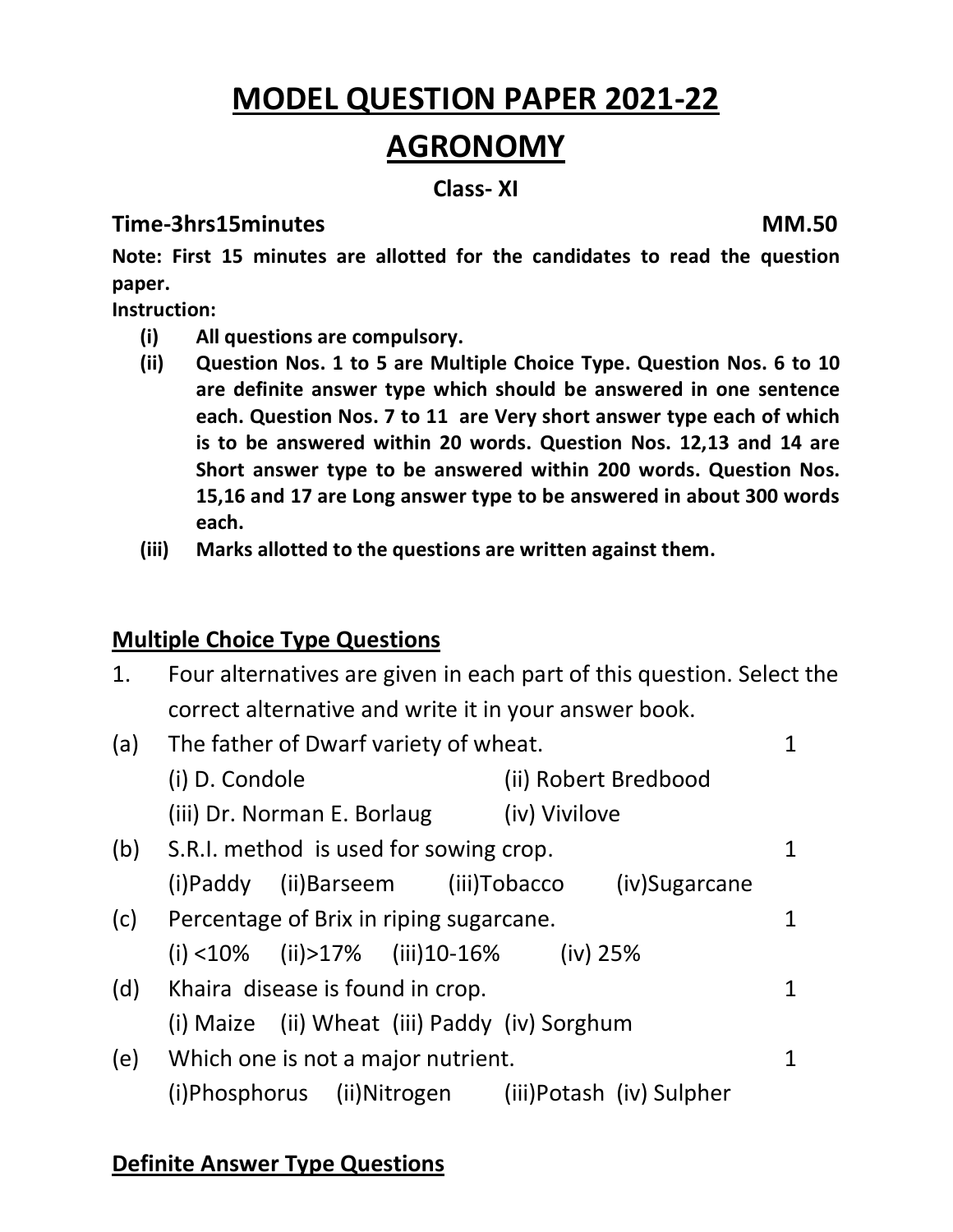| 2. | Write the seed rate of Barseem for one hectare.      | 1           |
|----|------------------------------------------------------|-------------|
|    | 3. Write the name of two hybrid variety of maize.    | $\mathbf 1$ |
|    | 4. Write the yield of musturd per hectare            | 1           |
|    | 5. Write one utak disease resistant variety of gram. | 1.          |

6. Write the seed Rate of potato per hectare. 1

# **Very Short Answer Type Questions**

| 7. Write two causes of water lagging.             |  |
|---------------------------------------------------|--|
| 8. Write the name of two Nitrogenous fertilizers. |  |
| 9. What is the meaning of Arrowing.               |  |
| 10. Write the name of two green manure crops.     |  |
| 11. Write the seed treatment of sugarcane.        |  |

# **Short Answer Type Questions**

| 12. Classify the essentials nutrients of plants. Describe any one main |  |  |  |
|------------------------------------------------------------------------|--|--|--|
| nutrients.                                                             |  |  |  |
|                                                                        |  |  |  |

- 13. Write the general measures to control the environmental pollution. 4
- 14. What is green manure. Write the name of the crops of green manure. Write the method of its use. 4

# **Long Answer Type Questions**

- 15. Discuss the cultivation of gram under the following heads. 6 (i) Suitable soil and seed rate.
	- (ii) Sowing time and seed treatment.
	- (iii) One major insect and its control.

## OR

What is acidic soil. Write the causes of acidic soil formation and describe the measures to improve Acidic soil.

- 16. Discuss the cultivation of potato under the following heads. 6
	- (i) Recommended varieties.
	- (ii) Manures and fertizers.
	- (iii) Plant protection.